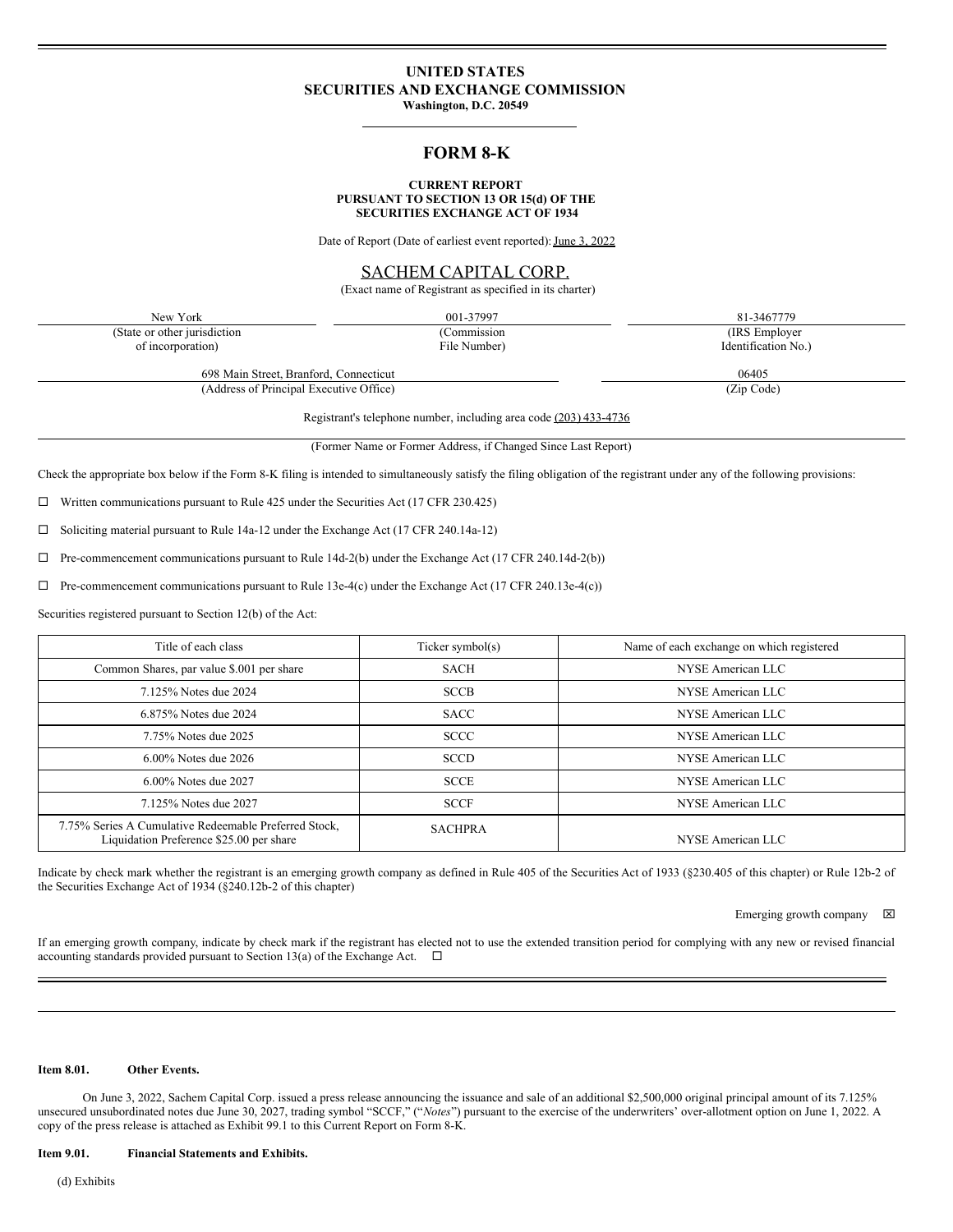| Exhibit<br><u>No.</u> | <b>Description</b>                                                                                                                             |  |
|-----------------------|------------------------------------------------------------------------------------------------------------------------------------------------|--|
| 99.1                  | Press Release, dated June 3, 2022 announcing the exercise of the overallotment option and the closing on an additional \$2.5 million of Notes. |  |
| 104                   | Cover Page Interactive Data File (embedded within the Inline XBRL document).                                                                   |  |
|                       | * * * * *                                                                                                                                      |  |
|                       | 2                                                                                                                                              |  |
|                       |                                                                                                                                                |  |
| <b>SIGNATURES</b>     |                                                                                                                                                |  |

Pursuant to the requirements of the Securities Exchange Act of 1934, the registrant has duly caused this report to be signed on its behalf by the undersigned hereunto duly authorized.

Sachem Capital Corp.

Dated: June 3, 2022 By: /s/ John L. Villano

John L. Villano, CPA Chief Executive Officer and Chief Financial Officer

3

| <b>Exhibit</b> | <b>EXHIBIT INDEX</b>                                                                                                                           |
|----------------|------------------------------------------------------------------------------------------------------------------------------------------------|
| <b>No.</b>     | <b>Description</b>                                                                                                                             |
| 99.1           | Press Release, dated June 3, 2022 announcing the exercise of the overallotment option and the closing on an additional \$2.5 million of Notes. |
| 104            | Cover Page Interactive Data File (embedded within the Inline XBRL document).                                                                   |
|                |                                                                                                                                                |

#### 4